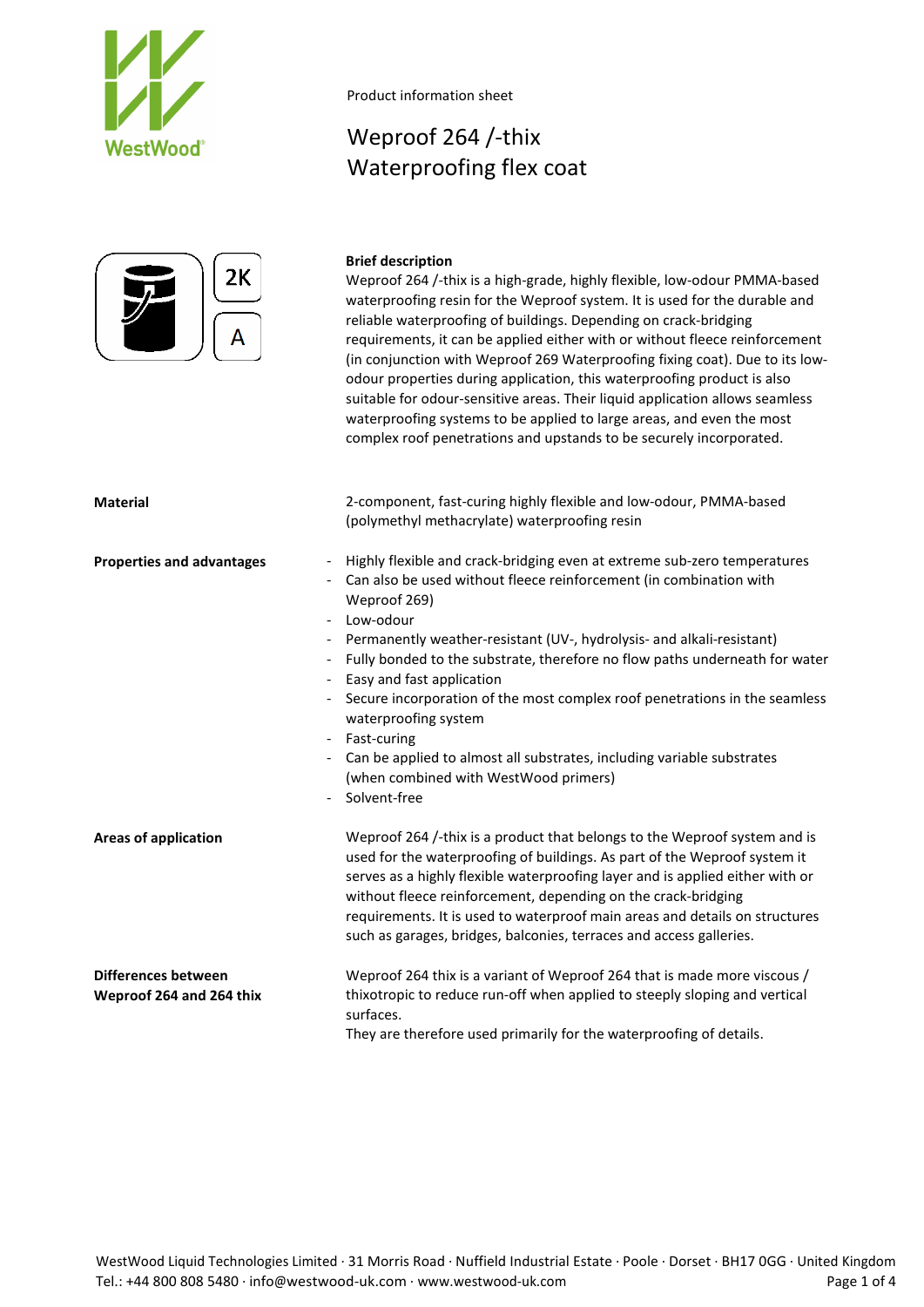

# Weproof 264 /-thix Waterproofing flex coat

### **Pack size**





### **Application conditions Temperatures**





| Summer:   | Winter:            |                    |
|-----------|--------------------|--------------------|
| 10.00 kg  | 10.00 kg           | Weproof 264 /-thix |
| 0.20 kg   | $0.40$ kg          | Wekat 900          |
| 10.20 kg  | 10.40 kg           |                    |
| 25.00 kg  | 25.00 kg           | Weproof 264 /-thix |
| $0.50$ kg | 1.00 <sub>kg</sub> | Wekat 900          |
| 25.50 kg  | 26.00 kg           |                    |

**Colours** RAL 7047 Telegrey 4

**Storage** Store products sealed in their original airtight container and in a cool, dry and frost-free place. The unopened product has a shelf life of at least 6 months after delivery. Direct sunlight on the containers should be avoided, including on site. After removing some of the contents, reseal the containers so they are airtight.

The product can be applied within the following temperature ranges:

| Product            | Temperature range, in °C |                |               |  |  |  |
|--------------------|--------------------------|----------------|---------------|--|--|--|
|                    | Air                      | Substrate*     | Material      |  |  |  |
| Weproof 264 /-thix | $+5$ to $+35$            | $+5$ to $+50*$ | $+5$ to $+30$ |  |  |  |

\* The substrate temperature must be at least 3 °C above the dew point during application and curing.

### **Moisture**

The relative humidity must be  $\leq$  90%.

The surface to be coated must be dry.

The surface must be protected from moisture until the coating has hardened.

|                    | Weproof 264 /-thix (at 20 °C, 2% catalyst) |
|--------------------|--------------------------------------------|
| Pot life           | approx. 15 min                             |
| Rainproof          | approx. 45 min                             |
| Can be walked      |                                            |
| on/overcoated      | approx. 1.5 hours                          |
| <b>Curing time</b> | approx. 3 hours                            |

Higher temperatures or greater proportions of catalyst will reduce reaction times, while lower temperatures and smaller proportions of catalyst will increase reaction times.

The following table indicates the recommended amount of catalyst required to adjust the curing reaction to the temperature.

**Reaction times and required amounts of catalyst**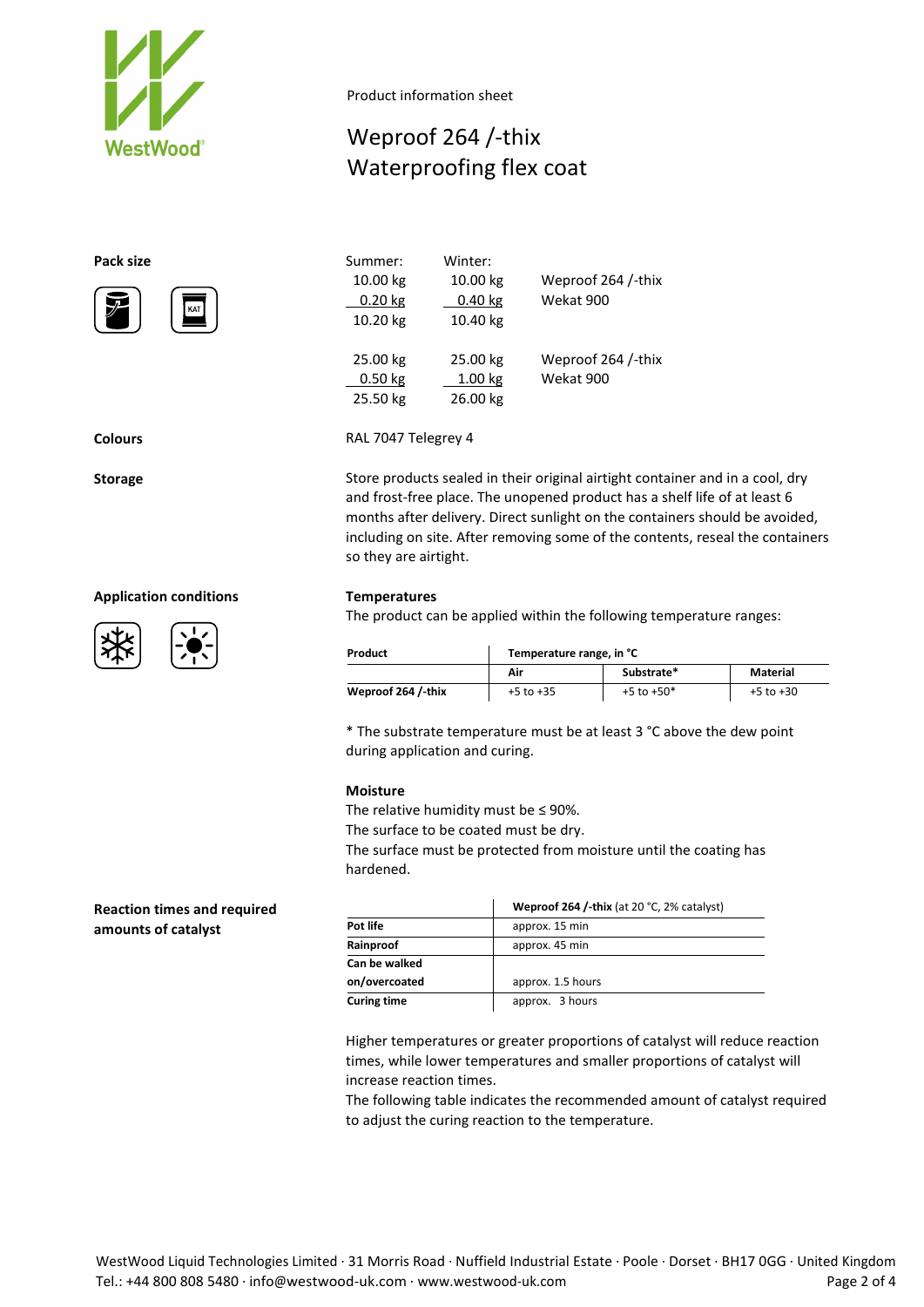

# Weproof 264 /-thix Waterproofing flex coat

|                            |  | Substrate temperature in °C; required amounts of Wekat 900 in % w/w (guide)<br>Product         |       |    |                          |    |    |              |    |    |    |    |    |                                 |    |
|----------------------------|--|------------------------------------------------------------------------------------------------|-------|----|--------------------------|----|----|--------------|----|----|----|----|----|---------------------------------|----|
|                            |  |                                                                                                | $-10$ | -5 | $+3$                     | 5  | 10 | 15           | 20 | 25 | 30 | 35 | 40 | 45                              | 50 |
|                            |  | Weproof                                                                                        |       |    |                          |    |    |              |    |    |    |    |    |                                 |    |
|                            |  | 264 / thix                                                                                     |       |    | $\overline{\phantom{a}}$ | 4% | 4% | 4%           | 2% | 2% | 2% | 2% | 1% | 1%                              | 1% |
| <b>Consumption rates</b>   |  | As flexible layer (without fleece) in the Weproof system<br>at least 1.60 kg/m <sup>2</sup>    |       |    |                          |    |    |              |    |    |    |    |    |                                 |    |
|                            |  | As reinforced layer (with fleece) in the Weproof system                                        |       |    |                          |    |    |              |    |    |    |    |    | at least 2.40 kg/m <sup>2</sup> |    |
|                            |  | As sole waterproofing with fleece                                                              |       |    |                          |    |    |              |    |    |    |    |    | approx. 3.20 kg/m <sup>2</sup>  |    |
| Technical data             |  | Density:                                                                                       |       |    |                          |    |    |              |    |    |    |    |    |                                 |    |
|                            |  | Weproof 264 /-thix                                                                             |       |    |                          |    |    | 1.57 $g/cm3$ |    |    |    |    |    |                                 |    |
|                            |  |                                                                                                |       |    |                          |    |    |              |    |    |    |    |    |                                 |    |
| <b>Product application</b> |  | Application equipment / tools                                                                  |       |    |                          |    |    |              |    |    |    |    |    |                                 |    |
|                            |  | For mixing the product:                                                                        |       |    |                          |    |    |              |    |    |    |    |    |                                 |    |
|                            |  | Mixing tool with twin-paddle stirrer                                                           |       |    |                          |    |    |              |    |    |    |    |    |                                 |    |
|                            |  | For applying the product:                                                                      |       |    |                          |    |    |              |    |    |    |    |    |                                 |    |
|                            |  | a) Application without fleece                                                                  |       |    |                          |    |    |              |    |    |    |    |    |                                 |    |
|                            |  | Notched rubber squeegee with triangular teeth (6 mm high,                                      |       |    |                          |    |    |              |    |    |    |    |    |                                 |    |
|                            |  | e.g. Polyplan notch size no. 57 E06) and                                                       |       |    |                          |    |    |              |    |    |    |    |    |                                 |    |
|                            |  | Metal spiked roller                                                                            |       |    |                          |    |    |              |    |    |    |    |    |                                 |    |
|                            |  | b) Application with fleece                                                                     |       |    |                          |    |    |              |    |    |    |    |    |                                 |    |
|                            |  | Sheepskin roller                                                                               |       |    |                          |    |    |              |    |    |    |    |    |                                 |    |
|                            |  |                                                                                                |       |    |                          |    |    |              |    |    |    |    |    |                                 |    |
|                            |  | Substrate to be coated<br>Apply the waterproofing resin to the cured WestWood primer or to the |       |    |                          |    |    |              |    |    |    |    |    |                                 |    |
|                            |  |                                                                                                |       |    |                          |    |    |              |    |    |    |    |    |                                 |    |
|                            |  | suitably prepared substrate.                                                                   |       |    |                          |    |    |              |    |    |    |    |    |                                 |    |
|                            |  | Weproof 264 /-thix:                                                                            |       |    |                          |    |    |              |    |    |    |    |    |                                 |    |
|                            |  | Use Weproof 264 for waterproofing horizontal and slightly sloping surfaces.                    |       |    |                          |    |    |              |    |    |    |    |    |                                 |    |
|                            |  | For steeply sloped and vertical surfaces Weproof 264 thix (e.g. upstands on                    |       |    |                          |    |    |              |    |    |    |    |    |                                 |    |
|                            |  | details with WeVlies).                                                                         |       |    |                          |    |    |              |    |    |    |    |    |                                 |    |



### **Mixing**

First stir the contents of the container thoroughly, then add the catalyst while stirring with a slow-speed stirrer and mix for 2 minutes. Make sure that the product on the base and sides of the container is mixed in. At product temperatures < 10 °C the product should be stirred for 4 minutes, as the catalyst will take longer to dissolve.

### **Application**

a) waterproofing with embedded fleece

Apply a generous and even layer of the mixed material to the entire area (at least 1.8 kg/m²), then immediately embed the WeVlies and use a sheepskin roller to remove any air bubbles. Apply the remaining material directly (wet in wet) up to the required consumption rate.

In each case a sheepskin roller is used to spread the material over the surface.